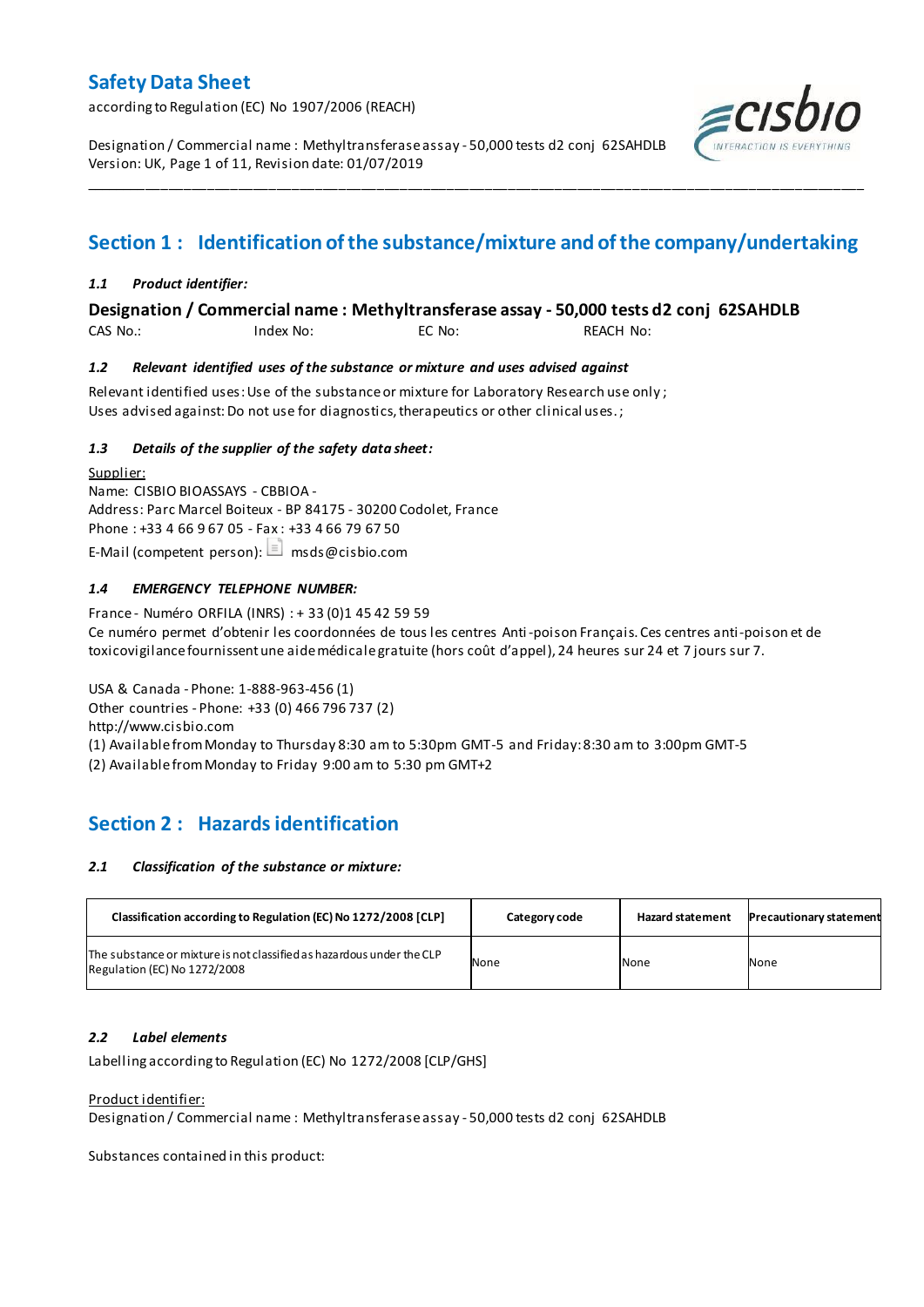according to Regulation (EC) No 1907/2006 (REACH)

Designation / Commercial name : Methyltransferase assay - 50,000 tests d2 conj 62SAHDLB Version: UK, Page 2 of 11, Revision date: 01/07/2019



Hazard pictograms

Signal word:

Hazard and precautionary statements:

#### *2.3 Other hazards*

The mixture does not contain substances classified as 'Substances of Very High Concern' (SVHC) >= 0.1% published by the European CHemicals Agency (ECHA) under article 57 of REACH. The mixture satisfies neither the PBT nor the vPvB criteria for mixtures in accordance with annexe XIII of the REACH regulations EC 1907/2006. ; Adverse human health effects and symptoms:

\_\_\_\_\_\_\_\_\_\_\_\_\_\_\_\_\_\_\_\_\_\_\_\_\_\_\_\_\_\_\_\_\_\_\_\_\_\_\_\_\_\_\_\_\_\_\_\_\_\_\_\_\_\_\_\_\_\_\_\_\_\_\_\_\_\_\_\_\_\_\_\_\_\_\_\_\_\_\_\_\_\_\_\_\_\_\_\_\_\_\_\_\_\_\_\_\_\_\_\_\_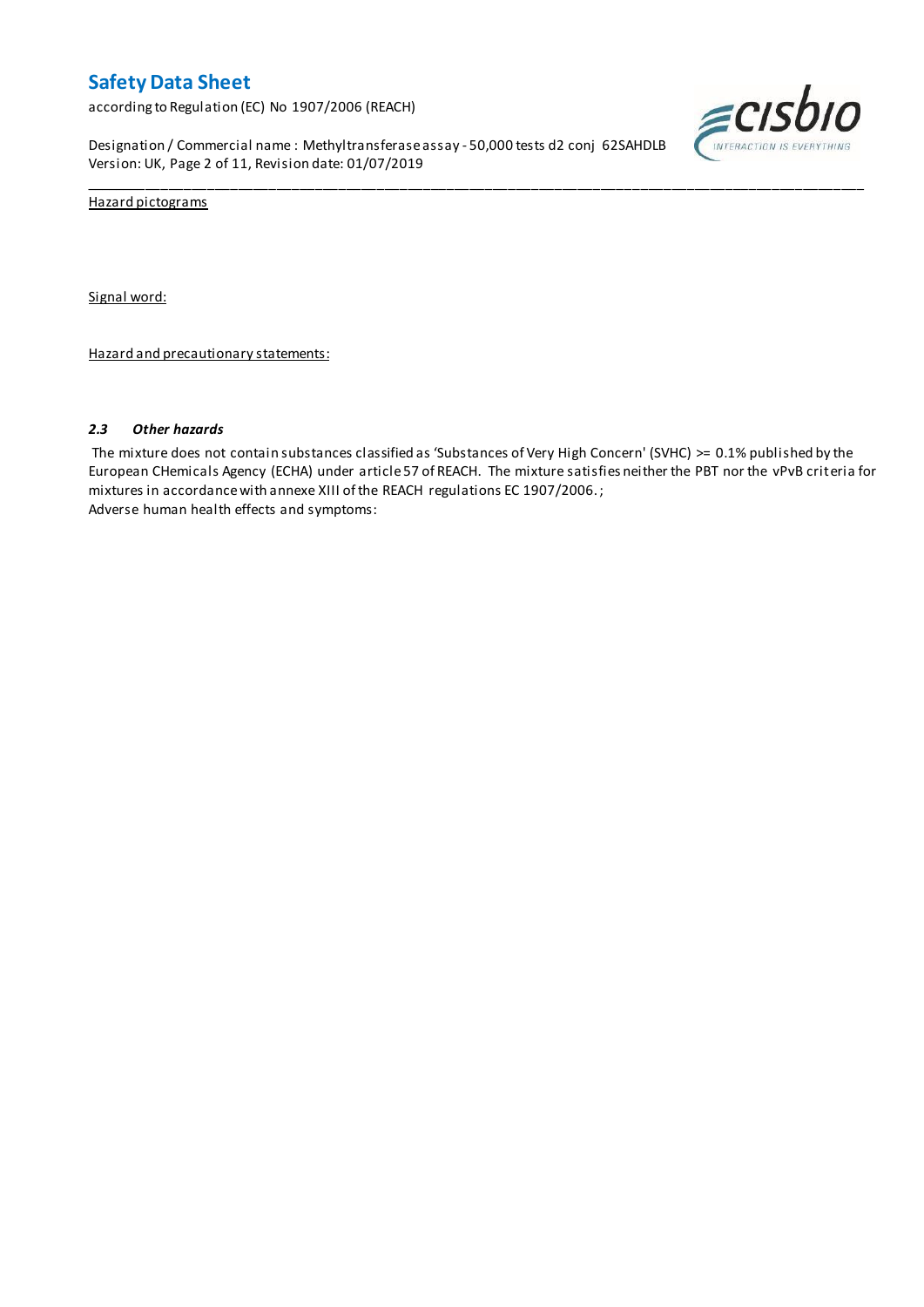according to Regulation (EC) No 1907/2006 (REACH)

Designation / Commercial name : Methyltransferase assay - 50,000 tests d2 conj 62SAHDLB Version: UK, Page 3 of 11, Revision date: 01/07/2019

## **Section 3 : Composition/information on ingredients**

#### *3.2 Mixtures*

Hazardous ingredients:

This mixture does not contain any hazardous substances at the concentration limits given in Regulation (EC) No. 1272/2008 and OSHA Hazard Communication Standard 29 CFR 1910.1200.

\_\_\_\_\_\_\_\_\_\_\_\_\_\_\_\_\_\_\_\_\_\_\_\_\_\_\_\_\_\_\_\_\_\_\_\_\_\_\_\_\_\_\_\_\_\_\_\_\_\_\_\_\_\_\_\_\_\_\_\_\_\_\_\_\_\_\_\_\_\_\_\_\_\_\_\_\_\_\_\_\_\_\_\_\_\_\_\_\_\_\_\_\_\_\_\_\_\_\_\_\_

Additional information: Full text of H- and EUH-phrases: see SECTION 16.

## **Section 4 : First aid measures**

### *4.1 Description of first aid measures*

**General information**:Do not leave affected person unattended. ; Remove affected person from the danger area and lay down. ;

Following inhalation:In case of respiratory tract irritation, consult a physician. ; Provide fresh air.;

**Following skin contact**:After contact with skin, wash immediately with water ; Remove contaminated clothing ;

**Following eye contact**:After contact with the eyes, rinse with water with the eyelids open for a sufficient length of time, then consult an ophthalmologist immediately. ;

**Following ingestion**:Do NOT induce vomiting. ; Give nothing to eat or drink. ; If accidentally swallowed rinse the mouth with plenty of water (only if the person is conscious) and obtain immediate medical attention. ; **Self-protection of the first aider**:

# *4.2 Most important symptoms and effects, both acute and delayed*

Symptoms:No known symptoms to date. ; Effects:

### *4.3 Indication of any immediate medical attention and special treatment needed*

Notes for the doctor:

### **Section 5 : Firefighting measures**

#### *5.1 Extinguishing media:*

**Suitable extinguishing media**:This product is not flammable. Use extinguishing agent suitable for type of surrounding fire ;

### *5.2 Special hazards arising from the substance or mixture*

Hazardous combustion products:/

### *5.3 Advice for fire-fighters*

Wear Protective clothing. ;

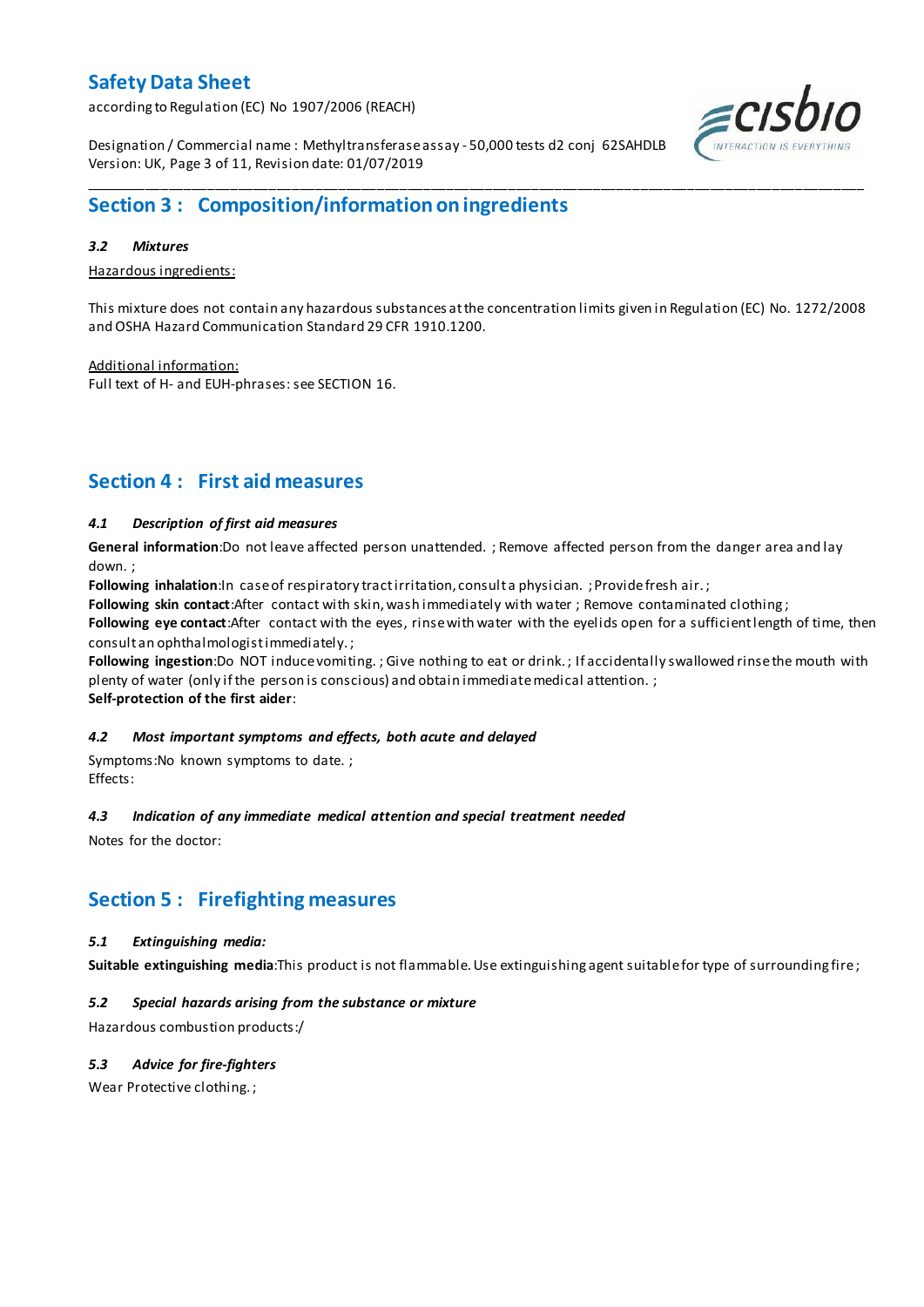according to Regulation (EC) No 1907/2006 (REACH)

Designation / Commercial name : Methyltransferase assay - 50,000 tests d2 conj 62SAHDLB Version: UK, Page 4 of 11, Revision date: 01/07/2019



## **Section 6 : Accidental release measures**

### *6.1 Personal precautions, protective equipment and emergency procedures*

Emergency procedures: Provide adequate ventilation. ; Emergency procedures: Remove persons to safety. ; Personal precautions: Use personal protection equipment (see section 8). ;

\_\_\_\_\_\_\_\_\_\_\_\_\_\_\_\_\_\_\_\_\_\_\_\_\_\_\_\_\_\_\_\_\_\_\_\_\_\_\_\_\_\_\_\_\_\_\_\_\_\_\_\_\_\_\_\_\_\_\_\_\_\_\_\_\_\_\_\_\_\_\_\_\_\_\_\_\_\_\_\_\_\_\_\_\_\_\_\_\_\_\_\_\_\_\_\_\_\_\_\_\_

### *6.2 Environmental precautions*

Do not allow to enter into surface water or drains. ; Ensure all waste water is collected and treated via a waste water treatment plant. ;

#### *6.3 Methods and material for containment and cleaning up*

For cleaning up:Suitable material for taking up: Absorbing material, organic ; Other information:

### *6.4 Reference to other sections*

Additional information:

## **Section 7 : Handling and storage**

### *7.1 Precautions for safe handling*

#### Protective measures:

Advice on safe handling:Avoid contact with skin, eyes and clothes. ; Avoid: Eye contact ; Avoid: Generation/formation of aerosols ; Avoid: Skin contact ; Avoid: inhalation ; In the immediate wor king surroundings there must be: Emergency shower installed ; In the immediate working surroundings there must be: Provide eye shower and label its location conspicuously ; Wash contaminated clothing immediately. ;

Fire preventions:

Do not eat, drink or smoke in areas where reagents are handled. ; Do not pipet by mouth ; Wear suitable one-way gloves at work ;

Advice on general occupational hygiene

Handle in accordance with good industrial hygiene and safety practice ; Observe technical data sheet. ; Remove contaminated, saturated clothing. ; Wash hands before breaks and after work. ;

### *7.2 Conditions for safe storage, including any incompatibilities*

Technical measures and storage conditions:

Requirements for storage rooms and vessels: Keep container tightly closed. ; Keep-store only in original container or in properly labeled containers ; Hints on storage assembly: Materials to avoid: Further information on storage conditions:

#### *7.3 Specific end uses:*

Recommendations on specific end uses: Observe technical data sheet. ;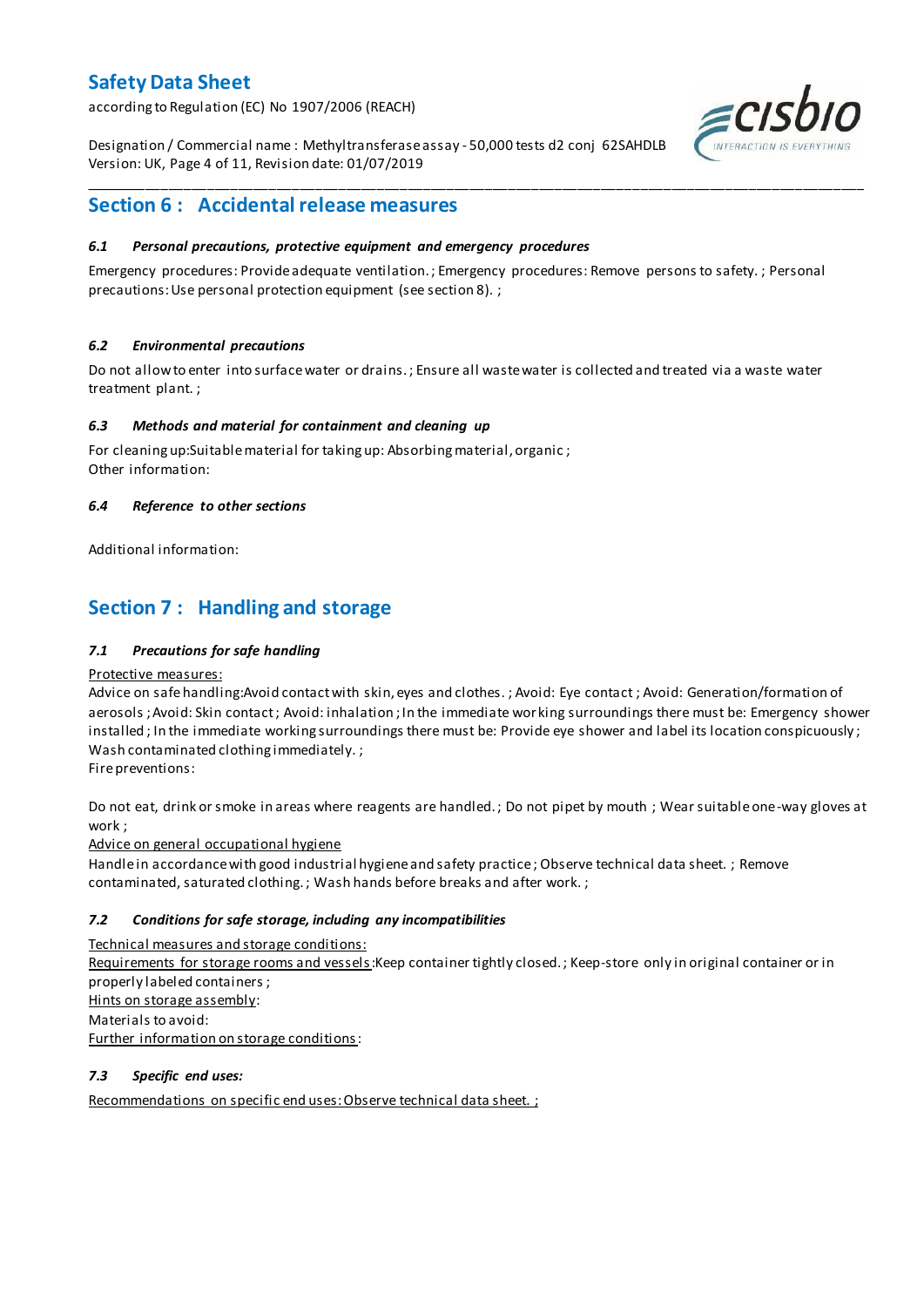according to Regulation (EC) No 1907/2006 (REACH)

Designation / Commercial name : Methyltransferase assay - 50,000 tests d2 conj 62SAHDLB Version: UK, Page 5 of 11, Revision date: 01/07/2019

\_\_\_\_\_\_\_\_\_\_\_\_\_\_\_\_\_\_\_\_\_\_\_\_\_\_\_\_\_\_\_\_\_\_\_\_\_\_\_\_\_\_\_\_\_\_\_\_\_\_\_\_\_\_\_\_\_\_\_\_\_\_\_\_\_\_\_\_\_\_\_\_\_\_\_\_\_\_\_\_\_\_\_\_\_\_\_\_\_\_\_\_\_\_\_\_\_\_\_\_\_



## **Section 8 : Exposure controls/personal protection**

### *8.1 Control parameters*

Preliminary remark:

- 8.1.1 Occupational exposure limits:
	- France
	- Spain
	- **•** Germany
	- Italia
	- Greece
	- UK
	- OSHA (USA)
- 8.1.2 Biological limit values (Germany):
- 8.1.3 Exposure limits at intended use (Germany):
- 8.1.4 DNEL/PNEC-values:
	- DNEL worker
	- DNEL consumer

DNEL remark:

• PNEC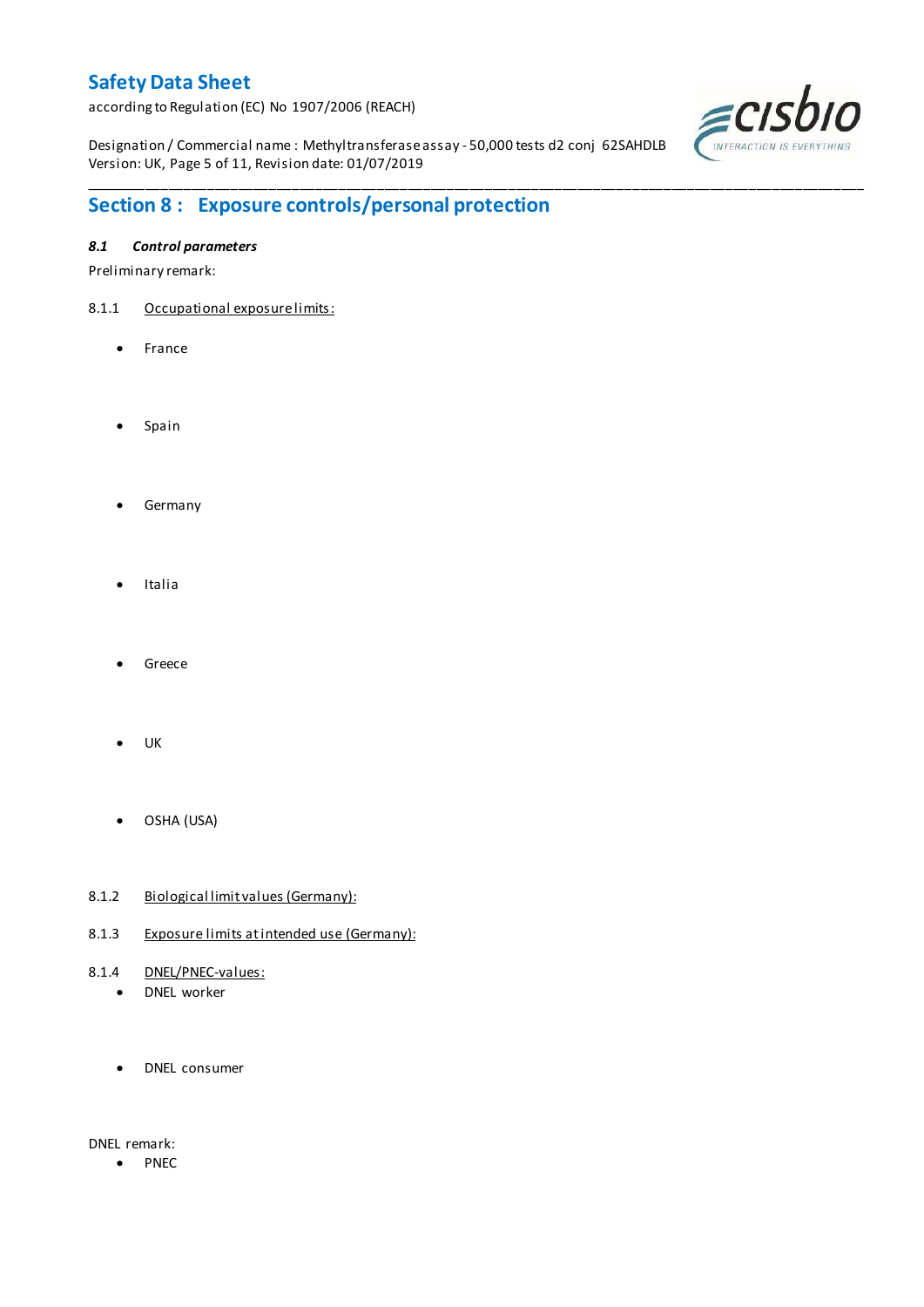according to Regulation (EC) No 1907/2006 (REACH)

Designation / Commercial name : Methyltransferase assay - 50,000 tests d2 conj 62SAHDLB Version: UK, Page 6 of 11, Revision date: 01/07/2019



PNEC remark: Control parameters remark:

#### *8.2 Exposure controls*

- 8.2.1 Appropriate engineering controls:
- 8.2.2 Personal protective equipment:

**Eye / Face protection**: Safety glasses with side-shields ;

**Skin protection**:Gloves ; Laboratory coats ;

**Respiratory protection**:Ensure adequate ventilation ;

**Thermal hazards**:

8.2.3 Environmental exposure controls:

## **Section 9 : Physical and chemical properties**

#### *9.1 Information on basic physical and chemical properties*

**Annearance** 

| $1.49$ P C G $1.911$ C |        |
|------------------------|--------|
| Physical state         | Liauid |
| Colour                 | Blue : |
| Odour                  |        |
| Odour threshold (ppm)  |        |

\_\_\_\_\_\_\_\_\_\_\_\_\_\_\_\_\_\_\_\_\_\_\_\_\_\_\_\_\_\_\_\_\_\_\_\_\_\_\_\_\_\_\_\_\_\_\_\_\_\_\_\_\_\_\_\_\_\_\_\_\_\_\_\_\_\_\_\_\_\_\_\_\_\_\_\_\_\_\_\_\_\_\_\_\_\_\_\_\_\_\_\_\_\_\_\_\_\_\_\_\_

|                                                             |                                       | Value | Concentration<br>(mol/L) | Method | Temperature (°C) | Pressure (kPa) | Remark |
|-------------------------------------------------------------|---------------------------------------|-------|--------------------------|--------|------------------|----------------|--------|
| pH                                                          |                                       |       |                          |        |                  |                |        |
| Melting point (°C)                                          |                                       |       |                          |        |                  |                |        |
| Freezing point (°C)                                         |                                       |       |                          |        |                  |                |        |
| Initial boiling point/boiling range (°C)                    |                                       |       |                          |        |                  |                |        |
| Flash point (°C)                                            |                                       |       |                          |        |                  |                |        |
| Evaporation rate (kg/m <sup>2</sup> /h)                     |                                       |       |                          |        |                  |                |        |
| Flammability (type : ) (%)                                  |                                       |       |                          |        |                  |                |        |
| Upper/lower<br>flammability or explosive<br>limits          | Upper explosive limit<br>(%)          |       |                          |        |                  |                |        |
|                                                             | Lower explosive limit (%)             |       |                          |        |                  |                |        |
| Vapour pressure (kPa)                                       |                                       |       |                          |        |                  |                |        |
| Vapour density (g/cm <sup>3</sup> )                         |                                       |       |                          |        |                  |                |        |
|                                                             | Density $(g/cm3)$                     |       |                          |        |                  |                |        |
| Densities                                                   | Relative density (g/cm <sup>3</sup> ) |       |                          |        |                  |                |        |
|                                                             | Bulk density (g/cm <sup>3</sup> )     |       |                          |        |                  |                |        |
|                                                             | Critical density (g/cm <sup>3</sup> ) |       |                          |        |                  |                |        |
| Solubility (Type: ) (g/L)                                   |                                       |       |                          |        |                  |                |        |
| Partition coefficient (log Pow)<br>n-octanol/water at pH :  |                                       |       |                          |        |                  |                |        |
| Auto-ignition temperature (°C)                              |                                       |       |                          |        |                  |                |        |
| Decomposition temperature (°C)<br>Decomposition energy : kJ |                                       |       |                          |        |                  |                |        |
| Viscosity                                                   | Viscosity, dynamic (poiseuille)       |       |                          |        |                  |                |        |
|                                                             | Viscosity, cinematic $(cm3/s)$        |       |                          |        |                  |                |        |
| Oxidising properties                                        |                                       |       |                          |        |                  |                |        |
| Explosive properties                                        |                                       |       |                          |        |                  |                |        |

#### *9.2 Other information:*

No other relevant data available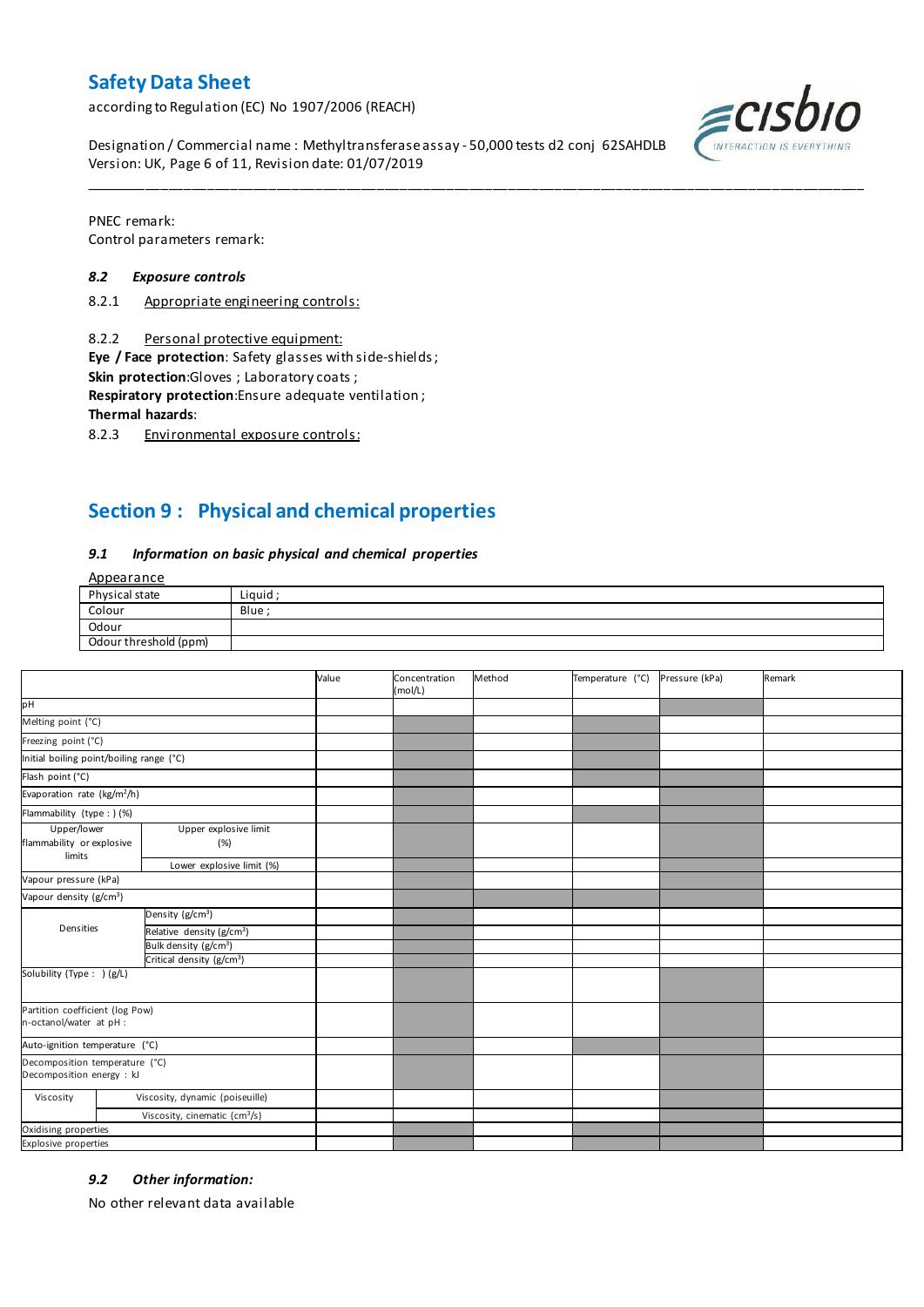according to Regulation (EC) No 1907/2006 (REACH)

Designation / Commercial name : Methyltransferase assay - 50,000 tests d2 conj 62SAHDLB Version: UK, Page 7 of 11, Revision date: 01/07/2019



### **Section 10 : Stability and reactivity**

- *10.1 Reactivity* This material is considered to be non-reactive under normal use conditions. ;
- *10.2 Chemical stability*
- *10.3 Possibility of hazardous reactions*
- *10.4 Conditions to avoid:*
- *10.5 Incompatible materials:*

#### *10.6 Hazardous decomposition products:*

Does not decompose when used for intended uses. ; Thermal decomposition can lead to the escape of irritating gases and vapors. ;

\_\_\_\_\_\_\_\_\_\_\_\_\_\_\_\_\_\_\_\_\_\_\_\_\_\_\_\_\_\_\_\_\_\_\_\_\_\_\_\_\_\_\_\_\_\_\_\_\_\_\_\_\_\_\_\_\_\_\_\_\_\_\_\_\_\_\_\_\_\_\_\_\_\_\_\_\_\_\_\_\_\_\_\_\_\_\_\_\_\_\_\_\_\_\_\_\_\_\_\_\_

### **Section 11 : Toxicological information**

Toxicokinetics, metabolism and distribution

#### *11.1 Information on toxicological effects*

#### Substances

**Acute toxicity**

Animal data: Acute oral toxicity:

Acute dermal toxicity:

Acute inhalative toxicity:

Practical experience / human evidence: Assessment / Classification: General Remark:

#### **Skin corrosion/irritation**

Animal data:

In-vitro skin test method: In-vitro skin test result: Assessment / Classification:

#### **Eye damage/irritation**

Animal data:

In vitro eye test method: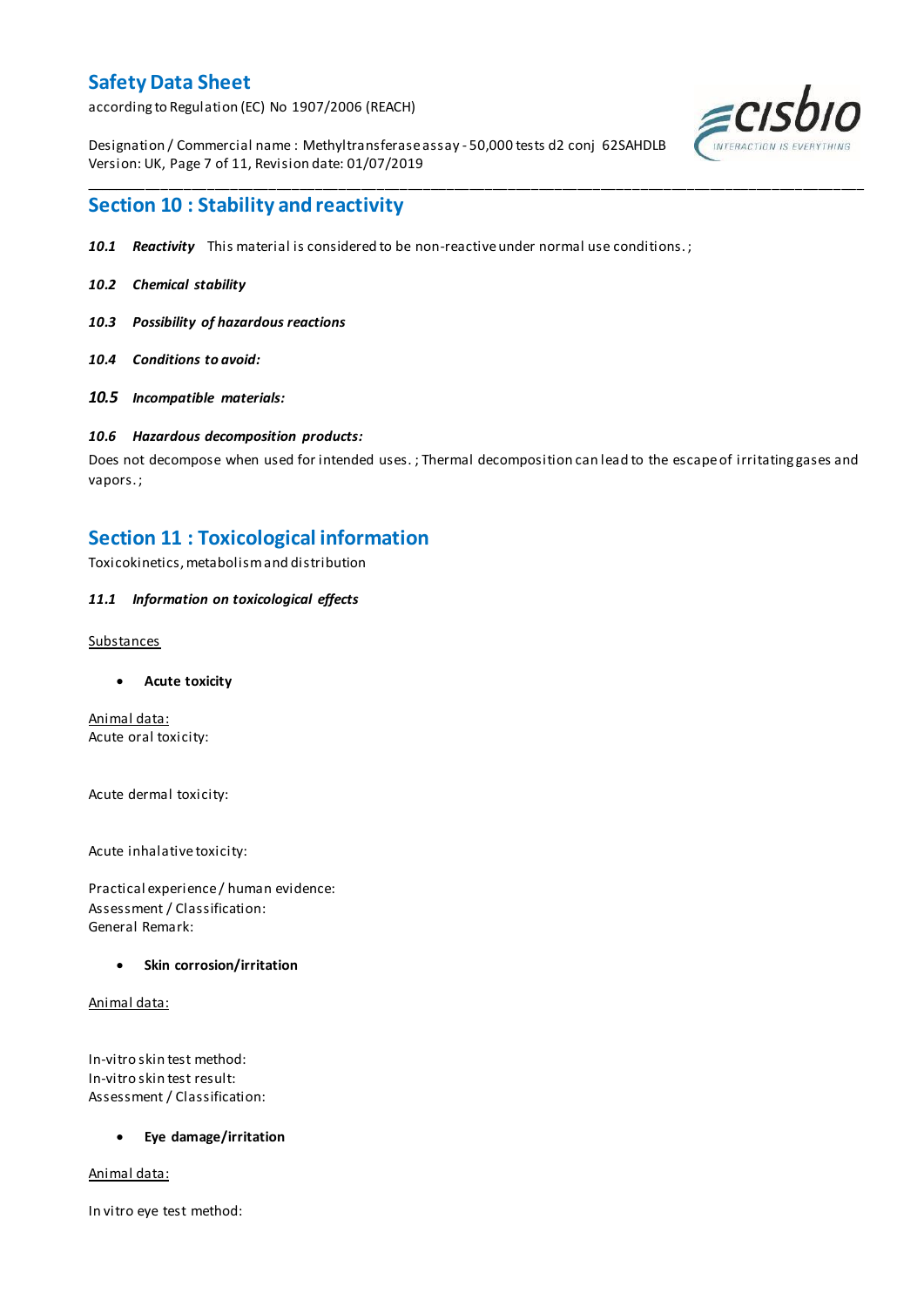according to Regulation (EC) No 1907/2006 (REACH)

Designation / Commercial name : Methyltransferase assay - 50,000 tests d2 conj 62SAHDLB Version: UK, Page 8 of 11, Revision date: 01/07/2019

\_\_\_\_\_\_\_\_\_\_\_\_\_\_\_\_\_\_\_\_\_\_\_\_\_\_\_\_\_\_\_\_\_\_\_\_\_\_\_\_\_\_\_\_\_\_\_\_\_\_\_\_\_\_\_\_\_\_\_\_\_\_\_\_\_\_\_\_\_\_\_\_\_\_\_\_\_\_\_\_\_\_\_\_\_\_\_\_\_\_\_\_\_\_\_\_\_\_\_\_\_

In vitro eye test result: Assessment / Classification:

#### **CMR effects (carcinogenity, mutagenicity and toxicity for reproduction)**

o Germ cell mutagenicity:

Animal data:

Assessment / Classification:

o Carcinogenicity

Practical experience / human evidence: Animal data:

Other information: Assessment / Classification:

o Reproductive toxicity

Practical experience / human evidence: Animal data:

Other information: Assessment / Classification:

Overall assessment on CMR properties:

- **Specific target organ toxicity (single exposure)**
	- o STOT SE 1 and 2

Animal data:

Other information:

o STOT SE 3

Practical experience / human evidence:

Other information: Assessment / Classification:

**Specific target organ toxicity (repeated exposure)**

Practical experience / human evidence: Animal data:

Assessment / Classification: Other information

**Aspiration hazard**

Practical experience / human evidence:

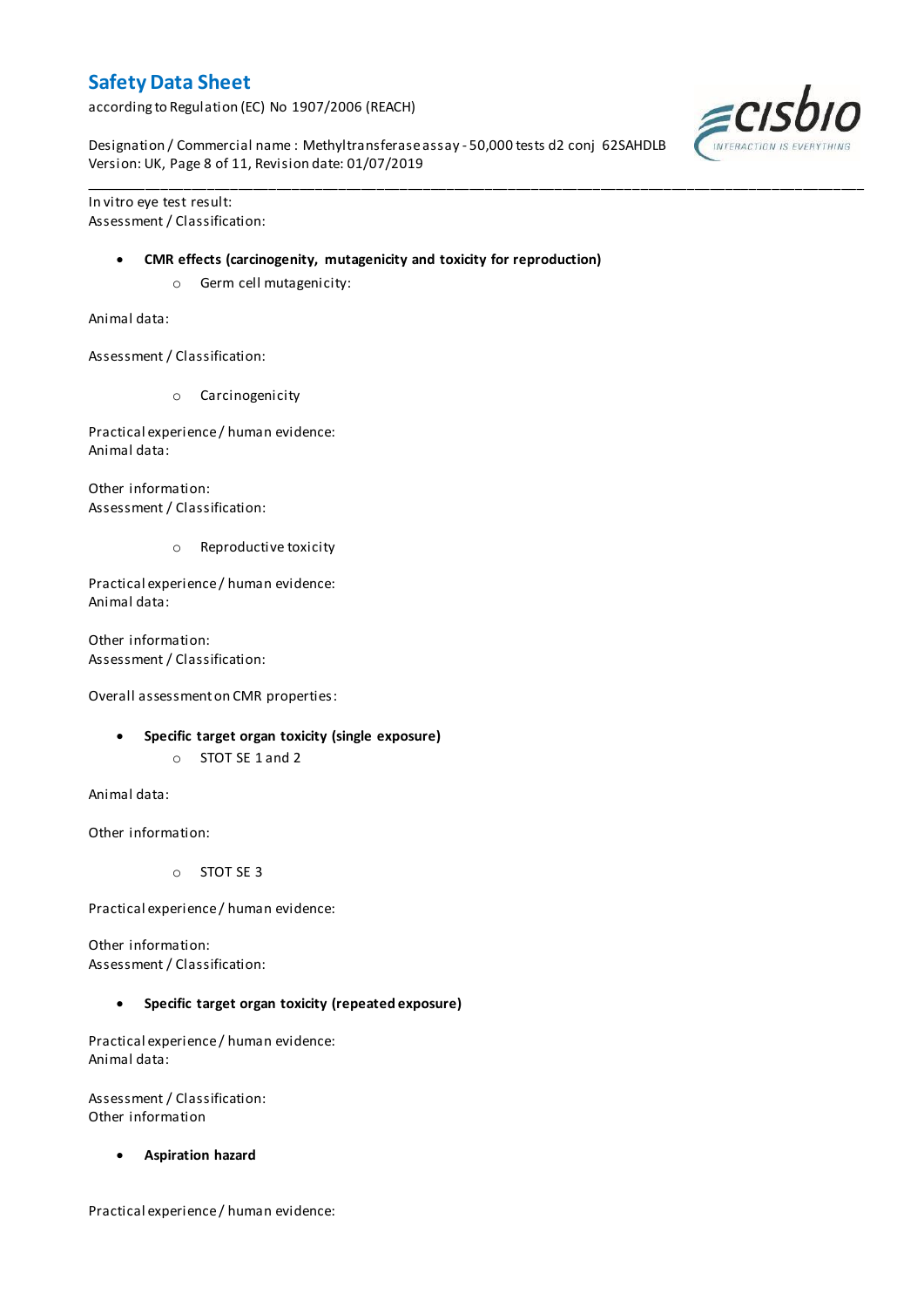according to Regulation (EC) No 1907/2006 (REACH)

Designation / Commercial name : Methyltransferase assay - 50,000 tests d2 conj 62SAHDLB Version: UK, Page 9 of 11, Revision date: 01/07/2019



Experimental data: viscosity data: see SECTION 9. Assessment / Classification: Remark:

11.1.1 Mixtures No toxicological information is available for the mixture itself

## **Section 12 : Ecological information**

In case that test data regarding one endpoint/differentiation exist for the mixture itself, the classification is carried out according to the substance criteria (excluding biodegradation and bioaccumulation). If no test data exist, the criteria for mixture classification has to be used (calculation method); in this case the toxicological data of the ingredients are shown.

\_\_\_\_\_\_\_\_\_\_\_\_\_\_\_\_\_\_\_\_\_\_\_\_\_\_\_\_\_\_\_\_\_\_\_\_\_\_\_\_\_\_\_\_\_\_\_\_\_\_\_\_\_\_\_\_\_\_\_\_\_\_\_\_\_\_\_\_\_\_\_\_\_\_\_\_\_\_\_\_\_\_\_\_\_\_\_\_\_\_\_\_\_\_\_\_\_\_\_\_\_

### *12.1 Aquatic toxicity:*

Acute (short-term) fish toxicity

Chronic (long-term) fish toxicity

Acute (short-term) toxicity to crustacea

Chronic (long-term) toxicity to crustacea

Acute (short-term) toxicity to algae and cyanobacteria

Toxicity to microorganisms and other aquatic plants / organisms

Assessment / Classification:

### *12.2 Persistence and degradability*

Biodegradation:

Abiotic Degradation:

Assessment / Classification:

#### *12.3 Bioaccumulative potential*

Bioconcentration factor (BCF):

*12.4 Mobility in soil*

#### *12.5 Results of PBT and vPvB assessment*

#### *12.6 Other adverse effects:*

Additional ecotoxicological information: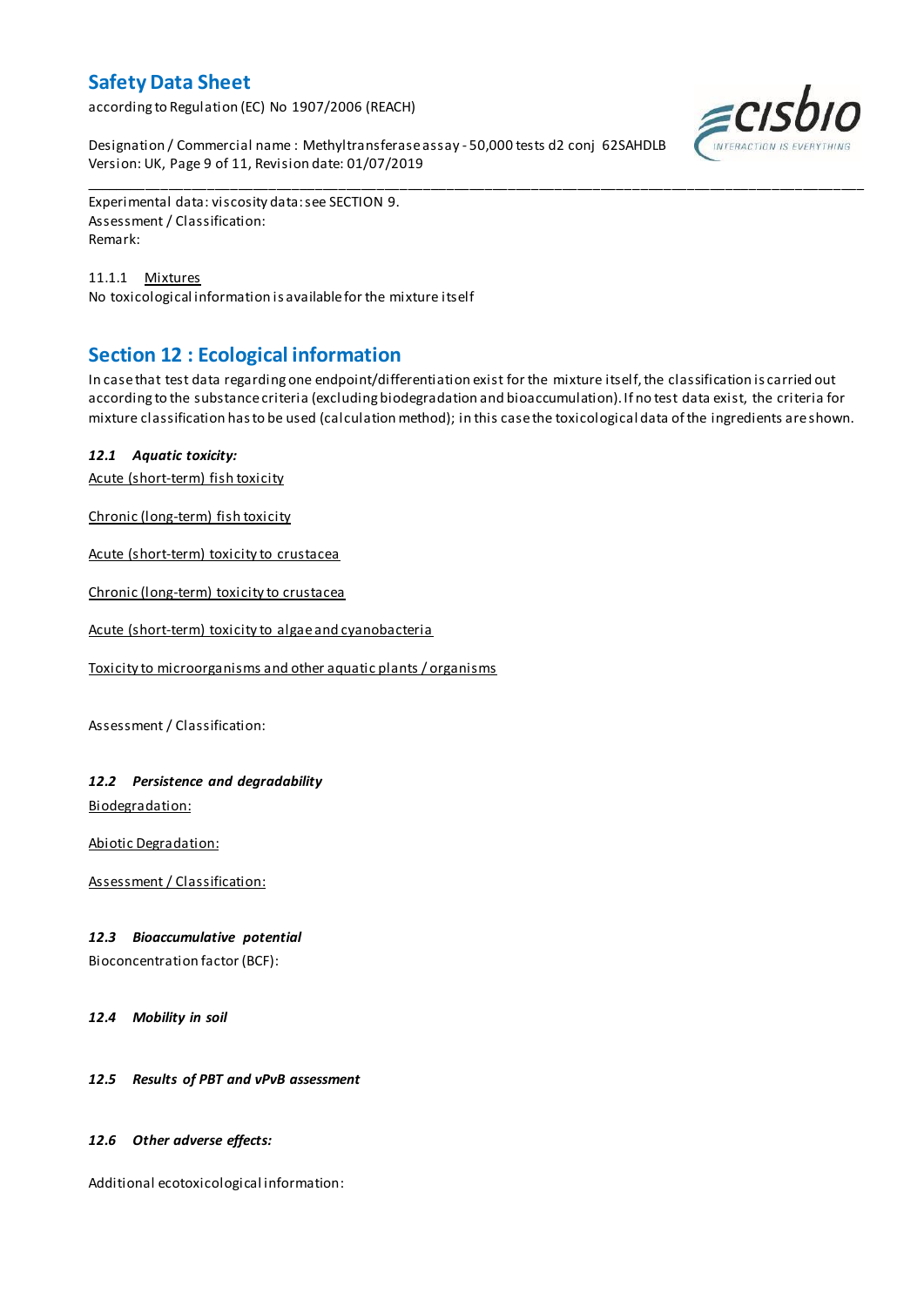according to Regulation (EC) No 1907/2006 (REACH)

Designation / Commercial name : Methyltransferase assay - 50,000 tests d2 conj 62SAHDLB Version: UK, Page 10 of 11, Revision date: 01/07/2019



## **Section 13 : Disposal considerations**

#### *13.1 Waste treatment methods*

Waste treatment options: Dispose of waste according to applicable legislation.;

## **Section 14 : Transport information**

| <u>ADR/RID/AND/IMDG/IATA</u> |  |
|------------------------------|--|
| UN No.                       |  |
| UN Proper shipping name      |  |
| Transport hazard class(es)   |  |
| Hazard label(s)              |  |
|                              |  |
| Packing group                |  |
|                              |  |

\_\_\_\_\_\_\_\_\_\_\_\_\_\_\_\_\_\_\_\_\_\_\_\_\_\_\_\_\_\_\_\_\_\_\_\_\_\_\_\_\_\_\_\_\_\_\_\_\_\_\_\_\_\_\_\_\_\_\_\_\_\_\_\_\_\_\_\_\_\_\_\_\_\_\_\_\_\_\_\_\_\_\_\_\_\_\_\_\_\_\_\_\_\_\_\_\_\_\_\_\_

#### *Transport in bulk according to Annex II of MARPOL 73/78 and the IBC Code*

| Land transport (ADR/RID)                                              |                                               |  |  |  |
|-----------------------------------------------------------------------|-----------------------------------------------|--|--|--|
| Classification code ADR:                                              | Special Provisions for ADR/RID:               |  |  |  |
| Limited quantities for ADR/RID:                                       | Excepted Quantities for ADR/RID:              |  |  |  |
| Packing Instructions for ADR/RID:                                     | Special packing provisions for ADR/RID:       |  |  |  |
| Mixed packing provisions:                                             |                                               |  |  |  |
| Portable tanks and bulk containers Instructions:                      |                                               |  |  |  |
| Portable tanks and bulk containers Special Provisions:                |                                               |  |  |  |
| <b>ADR Tank Code:</b>                                                 | ADR Tank special provisions:                  |  |  |  |
| Vehicle for tank carriage:                                            |                                               |  |  |  |
| Special provisions for carriage Packages:                             |                                               |  |  |  |
| Special provisions for carriage Bulk:                                 |                                               |  |  |  |
| Special provisions for carriage for loading, unloading and handling:  |                                               |  |  |  |
| Special Provisions for carriage Operation:                            |                                               |  |  |  |
| Hazard identification No:                                             | Transport category (Tunnel restriction code): |  |  |  |
|                                                                       |                                               |  |  |  |
| Sea transport (IMDG)                                                  |                                               |  |  |  |
| Marine Pollutant:                                                     | Subsidiary risk(s) for IMDG:                  |  |  |  |
| Packing provisions for IMDG:                                          | Limited quantities for IMDG:                  |  |  |  |
| Packing instructions for IMDG:                                        | <b>IBC Instructions:</b>                      |  |  |  |
| <b>IBC Provisions:</b>                                                | <b>IMO</b> tank instructions:                 |  |  |  |
| UN tank instructions:                                                 | Tanks and bulk Provisions:                    |  |  |  |
| EmS:                                                                  | Stowage and segregation for IMDG:             |  |  |  |
| Properties and observations:                                          |                                               |  |  |  |
|                                                                       |                                               |  |  |  |
| Inland waterway transport (ADN)                                       |                                               |  |  |  |
| <b>Classification Code ADN:</b>                                       | <b>Special Provisions ADN:</b>                |  |  |  |
| Limited quantities ADN:                                               | Excepted quantities ADN:                      |  |  |  |
| Carriage permitted:                                                   | Equipment required:                           |  |  |  |
| Provisions concerning loading and unloading:                          | Provisions concerning carriage:               |  |  |  |
| Number of blue cones/lights:                                          | Remark:                                       |  |  |  |
|                                                                       |                                               |  |  |  |
| Air transport (ICAO-TI / IATA-DGR)                                    |                                               |  |  |  |
| Subsidiary risk for IATA:                                             | Excepted quantity for IATA:                   |  |  |  |
| Passenger and Cargo Aircraft Limited Quantities Packing Instructions: |                                               |  |  |  |

Passenger and Cargo Aircraft Limited Quantities Maximal Net Quantity :